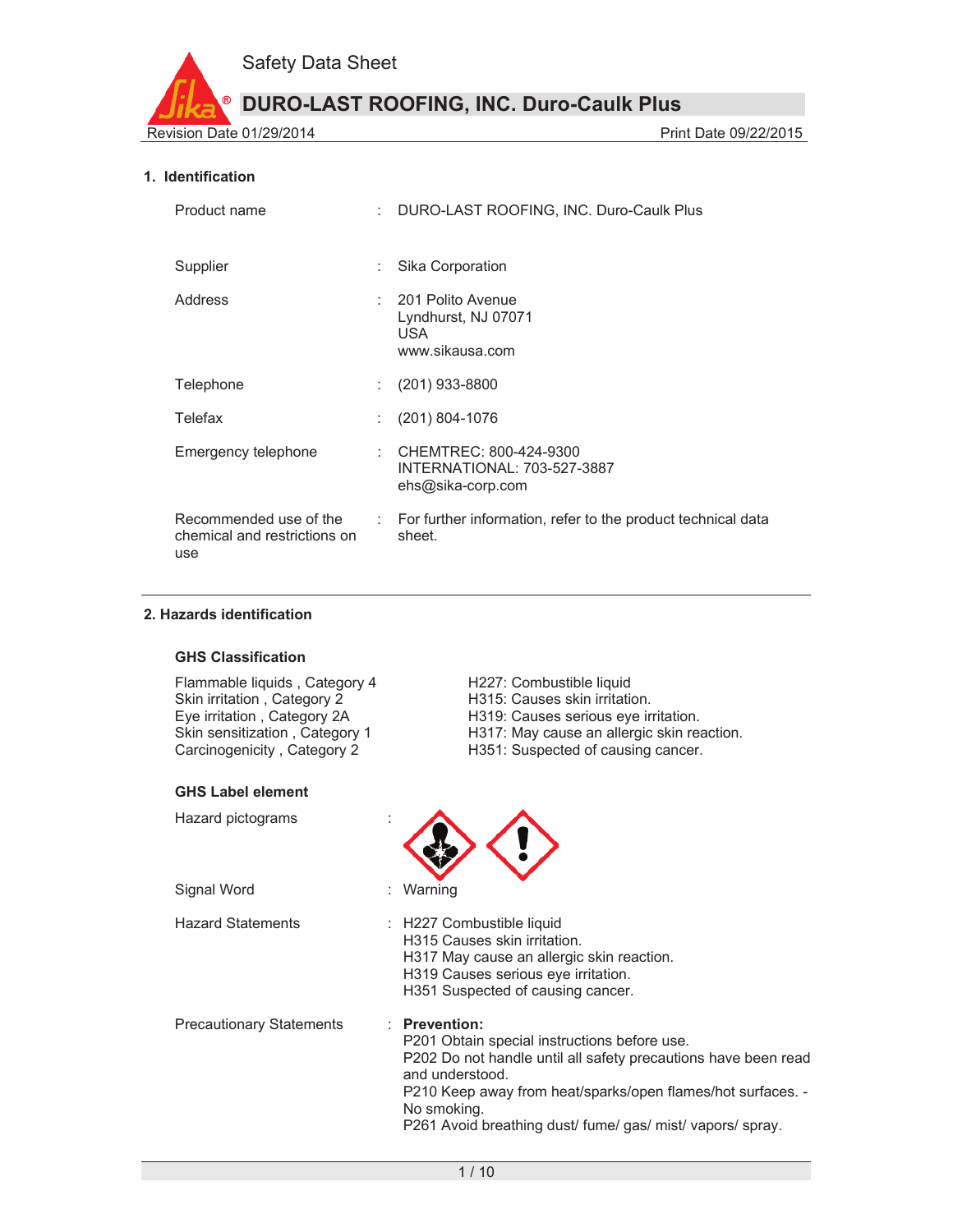

**DURO-LAST ROOFING, INC. Duro-Caulk Plus**

P264 Wash skin thoroughly after handling. P272 Contaminated work clothing should not be allowed out of

the workplace. P280 Wear eye protection/ face protection.

P280 Wear protective gloves.

P281 Use personal protective equipment as required.

#### **Response:**

P302 + P352 IF ON SKIN: Wash with plenty of soap and water. P305 + P351 + P338 IF IN EYES: Rinse cautiously with water for several minutes. Remove contact lenses, if present and easy to do. Continue rinsing.

P308 + P313 IF exposed or concerned: Get medical advice/ attention.

P333 + P313 If skin irritation or rash occurs: Get medical advice/ attention.

P337 + P313 If eye irritation persists: Get medical advice/ attention.

P362 Take off contaminated clothing and wash before reuse. P370 + P378 In case of fire: Use extinguishing measures that are appropriate to local circumstances and the surrounding environment for extinction.

#### **Storage:**

P403 + P235 Store in a well-ventilated place. Keep cool. P405 Store locked up.

#### **Disposal:**

P501 Dispose of contents/ container to an approved waste disposal plant.

See Section 11 for more detailed information on health effects and symptoms.

# **3. Composition/information on ingredients**

#### **Hazardous ingredients**

| Chemical Name                                   | CAS-No.    | Concentration (%)  |
|-------------------------------------------------|------------|--------------------|
| Polysiloxanediol                                | 70131-67-8 | $>= 25 - 50 \%$    |
| butan-2-one-O,O',O"-(methylsilylidyne)trioxime  | 22984-54-9 | $>= 2 - 5\%$       |
| Vinyl tris-(methyl ethyl ketoxime) silane (VOS) | 2224-33-1  | $>= 0 - 1\%$       |
| N-(2-aminoethyl)-N'-[3-                         | 35141-30-1 | $\geq$ = 0 - < 1 % |
| (trimethoxysilyl)propyl]ethylenediamine         |            |                    |
| l Carbon black                                  | 1333-86-4  | $>= 0 - 1 \%$      |

There are no additional ingredients present which, within the current knowledge of the supplier and in the concentrations applicable, are classified as hazardous to health or the environment and hence require reporting in this section.

#### **4. First aid measures**

| If inhaled              | $\therefore$ Move to fresh air.<br>Consult a physician after significant exposure. |
|-------------------------|------------------------------------------------------------------------------------|
| In case of skin contact | : Take off contaminated clothing and shoes immediately.                            |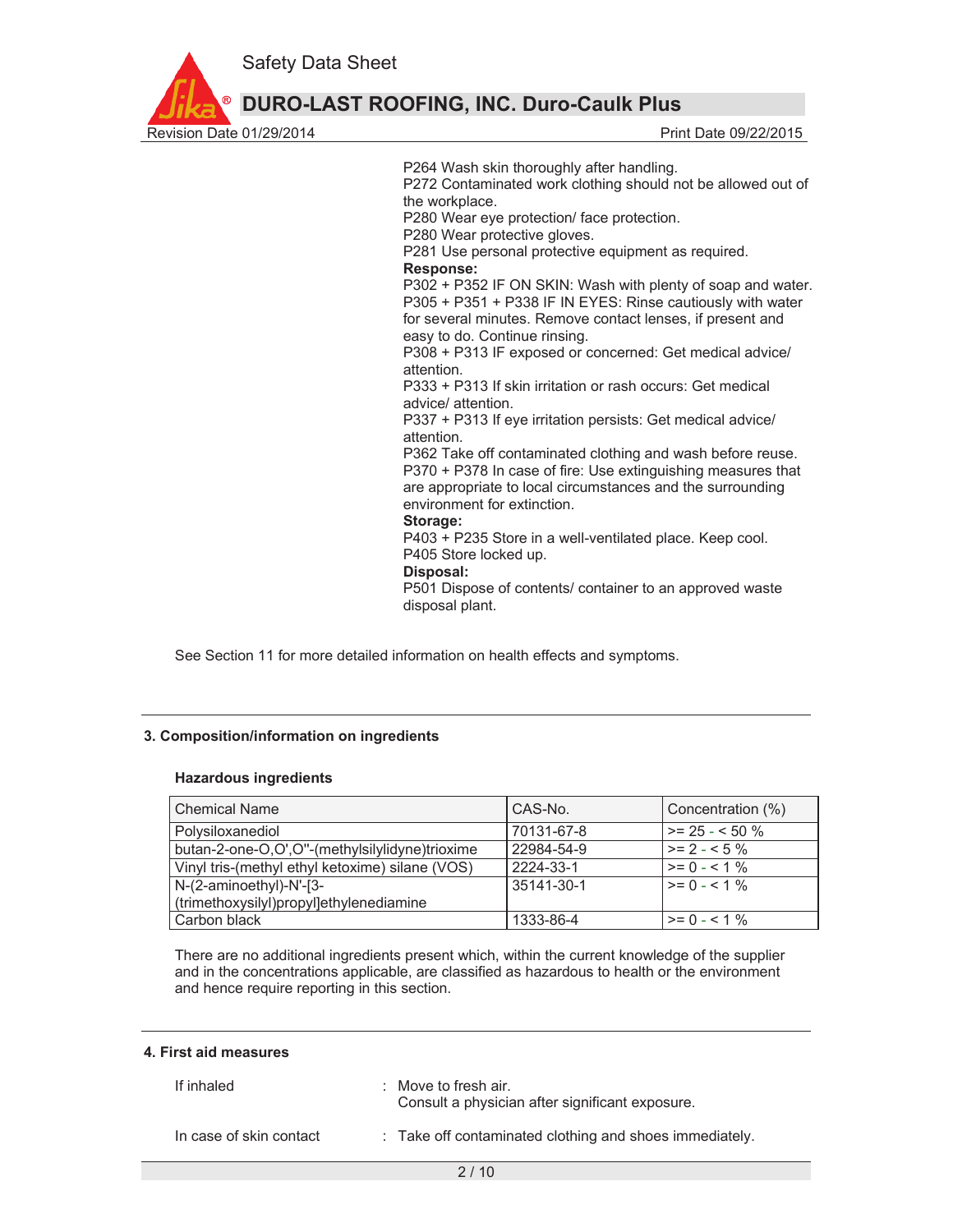|                                                                   | <b>DURO-LAST ROOFING, INC. Duro-Caulk Plus</b>                                                                                                                                                                                                       |
|-------------------------------------------------------------------|------------------------------------------------------------------------------------------------------------------------------------------------------------------------------------------------------------------------------------------------------|
| Revision Date 01/29/2014                                          | Print Date 09/22/2015                                                                                                                                                                                                                                |
|                                                                   | Wash off with soap and plenty of water.<br>If symptoms persist, call a physician.                                                                                                                                                                    |
| In case of eye contact                                            | Immediately flush eye(s) with plenty of water.<br>Remove contact lenses.<br>Keep eye wide open while rinsing.<br>If eye irritation persists, consult a specialist.                                                                                   |
| If swallowed                                                      | : Clean mouth with water and drink afterwards plenty of water.<br>Induce vomiting immediately and call a physician.<br>Do NOT induce vomiting.<br>Do not give milk or alcoholic beverages.<br>Never give anything by mouth to an unconscious person. |
| Most important symptoms<br>and effects, both acute and<br>delayed | $:$ irritant effects<br>sensitizing effects                                                                                                                                                                                                          |
|                                                                   | Allergic reactions<br>Excessive lachrymation<br>Erythema<br>Dermatitis<br>See Section 11 for more detailed information on health effects<br>and symptoms.                                                                                            |
| Protection of first-aiders                                        | Move out of dangerous area.<br>Consult a physician.<br>Show this material safety data sheet to the doctor in<br>attendance.                                                                                                                          |
| Notes to physician                                                | : Treat symptomatically.                                                                                                                                                                                                                             |

# **5. Fire-fighting measures**

| Suitable extinguishing media                      | $\therefore$ Carbon dioxide (CO2)                                                                                                                                                                                               |
|---------------------------------------------------|---------------------------------------------------------------------------------------------------------------------------------------------------------------------------------------------------------------------------------|
| Unsuitable extinguishing<br>media                 | : Water                                                                                                                                                                                                                         |
| Specific extinguishing<br>methods                 | : Collect contaminated fire extinguishing water separately. This<br>must not be discharged into drains.<br>Fire residues and contaminated fire extinguishing water must<br>be disposed of in accordance with local regulations. |
| Special protective equipment<br>for fire-fighters | : In the event of fire, wear self-contained breathing apparatus.                                                                                                                                                                |

## **6. Accidental release measures**

| Personal precautions,<br>protective equipment and<br>emergency procedures | : Use personal protective equipment.<br>Deny access to unprotected persons.                                                                                                                                                                     |
|---------------------------------------------------------------------------|-------------------------------------------------------------------------------------------------------------------------------------------------------------------------------------------------------------------------------------------------|
| <b>Environmental precautions</b>                                          | : Do not flush into surface water or sanitary sewer system.<br>If the product contaminates rivers and lakes or drains inform<br>respective authorities.<br>Local authorities should be advised if significant spillages<br>cannot be contained. |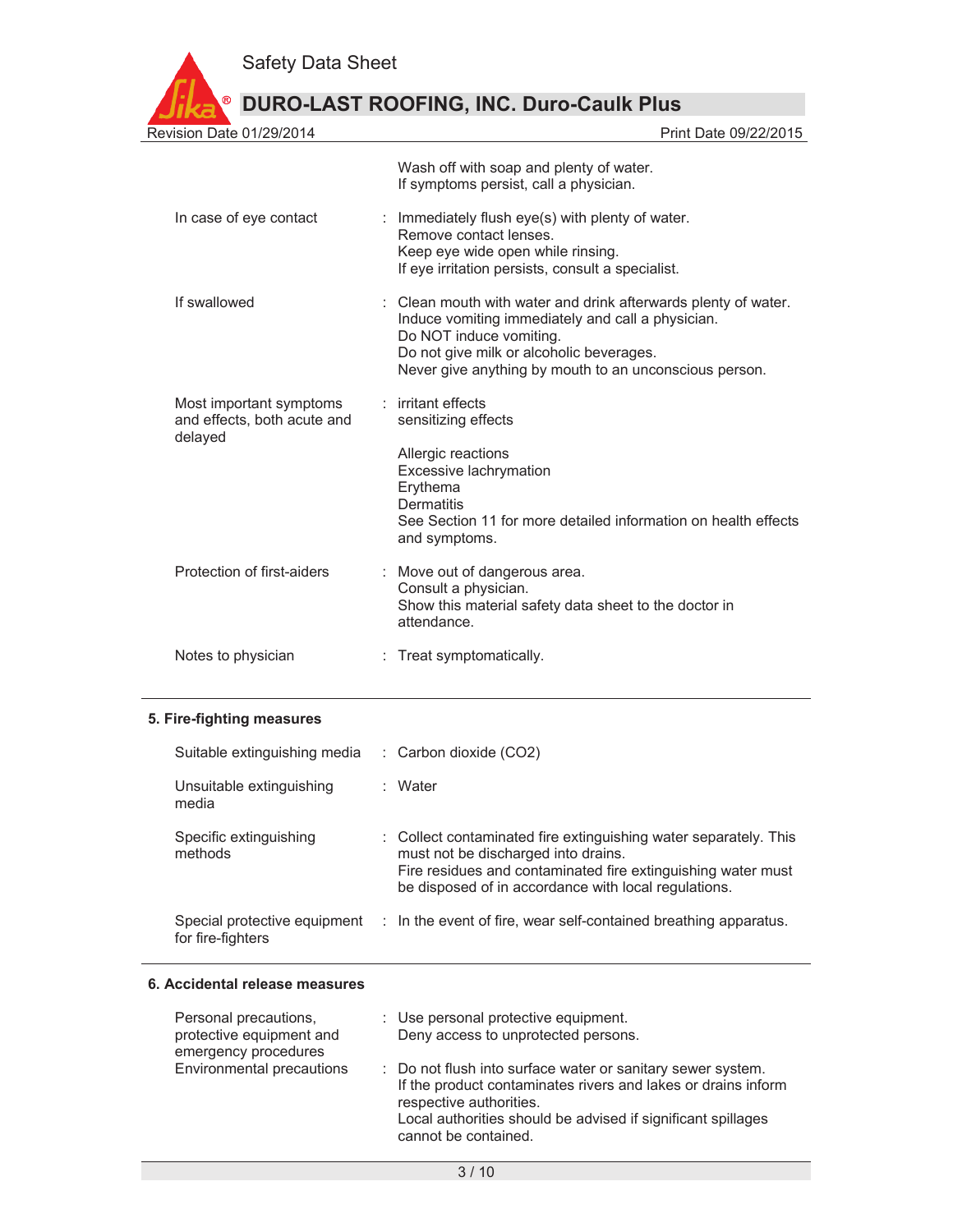

| Methods and materials for   | : Soak up with inert absorbent material (e.g. sand, silica gel, |
|-----------------------------|-----------------------------------------------------------------|
| containment and cleaning up | acid binder, universal binder, sawdust).                        |
|                             | Keep in suitable, closed containers for disposal.               |

#### **7. Handling and storage**

| Advice on safe handling     | : Do not breathe vapors or spray mist.<br>Avoid exceeding the given occupational exposure limits (see<br>section 8).<br>Do not get in eyes, on skin, or on clothing.<br>For personal protection see section 8.<br>Persons with a history of skin sensitization problems or<br>asthma, allergies, chronic or recurrent respiratory disease<br>should not be employed in any process in which this mixture is<br>being used.<br>Smoking, eating and drinking should be prohibited in the<br>application area.<br>Follow standard hygiene measures when handling chemical<br>products. |
|-----------------------------|-------------------------------------------------------------------------------------------------------------------------------------------------------------------------------------------------------------------------------------------------------------------------------------------------------------------------------------------------------------------------------------------------------------------------------------------------------------------------------------------------------------------------------------------------------------------------------------|
| Conditions for safe storage | : Store in original container.<br>Keep in a well-ventilated place.<br>Observe label precautions.<br>Store in accordance with local regulations.                                                                                                                                                                                                                                                                                                                                                                                                                                     |
| Materials to avoid          | : no data available                                                                                                                                                                                                                                                                                                                                                                                                                                                                                                                                                                 |

#### **8. Exposure controls/personal protection**

| <b>Component</b> | CAS-No.   | Basis **     | <b>Value</b> | <b>Exposure limit(s)*/</b><br>Form of exposure |
|------------------|-----------|--------------|--------------|------------------------------------------------|
| Carbon black     | 1333-86-4 | <b>ACGIH</b> | TWA          | $3.5 \text{ mg/m}$                             |
|                  |           | OSHA Z-1     | <b>TWA</b>   | $3.5 \text{ mg/m}$                             |
|                  |           | OSHA P0      | <b>TWA</b>   | $3.5 \text{ mg/m}$                             |

\*The above mentioned values are in accordance with the legislation in effect at the date of the release of this safety data sheet.

#### \*\***Basis**

ACGIH. Threshold Limit Values (TLV) OSHA P0. Table Z-1, Limit for Air Contaminat (1989 Vacated Values) OSHA P1. Permissible Exposure Limits (PEL), Table Z-1, Limit for Air Contaminant OSHA P2. Permissible Exposure Limits (PEL), Table Z-2 OSHA Z3. Table Z-3, Mineral Dust

| <b>Engineering measures</b> | : Use of adequate ventilation should be sufficient to control |  |
|-----------------------------|---------------------------------------------------------------|--|
|                             | worker exposure to airborne contaminants. If the use of this  |  |
|                             | product generates dust, fumes, gas, vapor or mist, use        |  |
|                             | process enclosures, local exhaust ventilation or other        |  |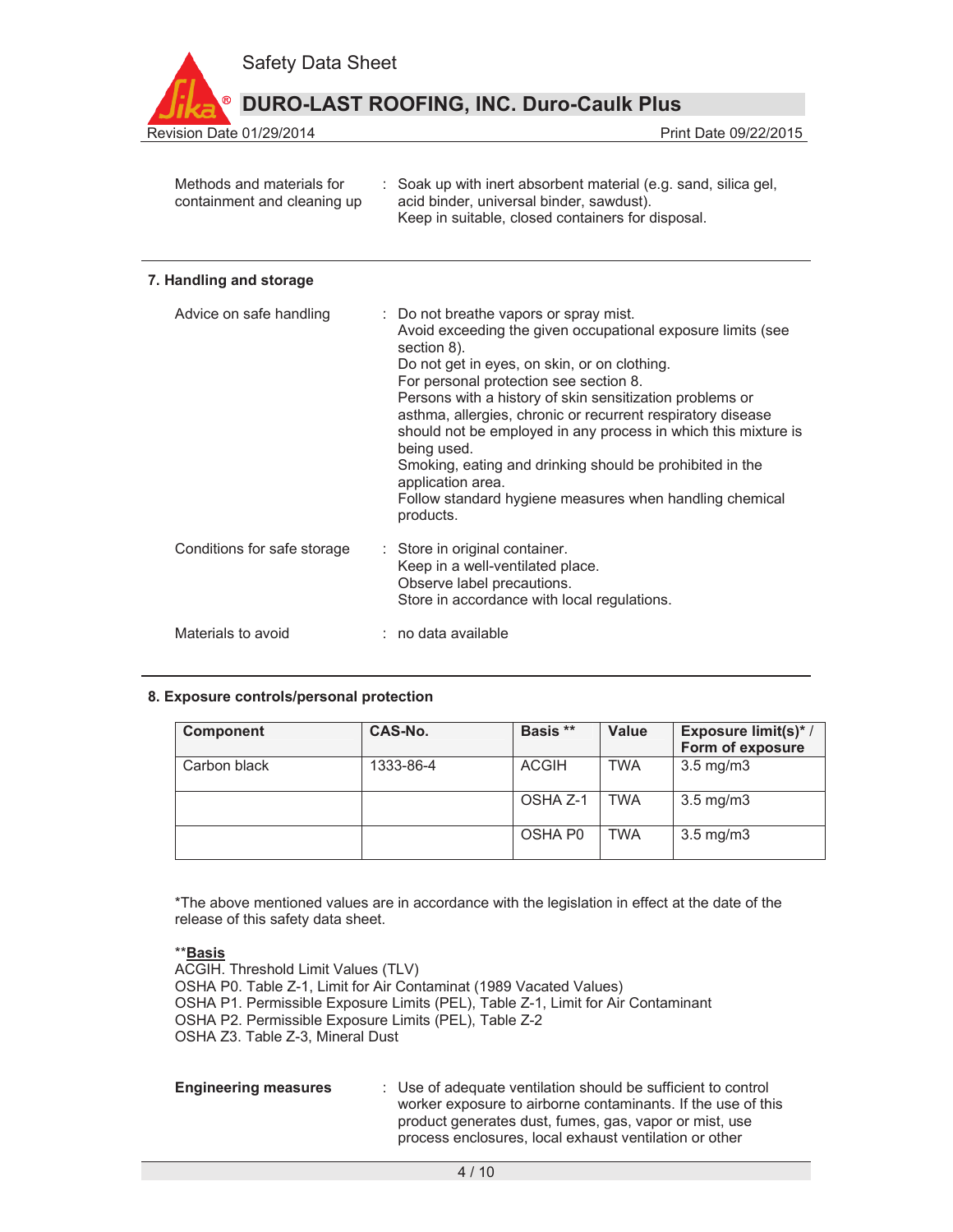

|                               | engineering controls to keep worker exposure below any<br>recommended or statutory limits.<br>The engineering controls also need to keep gas, vapor or dust<br>concentrations below any lower explosive limits.                                                                                                                                         |
|-------------------------------|---------------------------------------------------------------------------------------------------------------------------------------------------------------------------------------------------------------------------------------------------------------------------------------------------------------------------------------------------------|
| Personal protective equipment |                                                                                                                                                                                                                                                                                                                                                         |
| Respiratory protection        | : Use a properly fitted NIOSH approved air-purifying or air-fed<br>respirator complying with an approved standard if a risk<br>assessment indicates this is necessary.                                                                                                                                                                                  |
|                               | The filter class for the respirator must be suitable for the<br>maximum expected contaminant concentration<br>(gas/vapor/aerosol/particulates) that may arise when handling<br>the product. If this concentration is exceeded, self-contained<br>breathing apparatus must be used.                                                                      |
| Hand protection<br>Remarks    | : Chemical-resistant, impervious gloves complying with an<br>approved standard should be worn at all times when handling<br>chemical products if a risk assessment indicates this is<br>necessary.                                                                                                                                                      |
| Eye protection                | : Safety eyewear complying with an approved standard should<br>be used when a risk assessment indicates this is necessary.                                                                                                                                                                                                                              |
| Skin and body protection      | : Choose body protection in relation to its type, to the<br>concentration and amount of dangerous substances, and to<br>the specific work-place.                                                                                                                                                                                                        |
| Hygiene measures              | Avoid contact with skin, eyes and clothing.<br>Wash hands before breaks and immediately after handling the<br>product.<br>Remove respiratory and skin/eye protection only after vapors<br>have been cleared from the area.<br>Remove contaminated clothing and protective equipment<br>before entering eating areas.<br>Wash thoroughly after handling. |

# **9. Physical and chemical properties**

| Appearance                |    | paste             |
|---------------------------|----|-------------------|
| Color                     |    | various           |
| Odor                      |    | mild<br>musty     |
| Odor Threshold            |    | no data available |
| Flash point               | t. | 189 °F (87 °C)    |
| Ignition temperature      |    | not applicable    |
| Decomposition temperature | ÷. | no data available |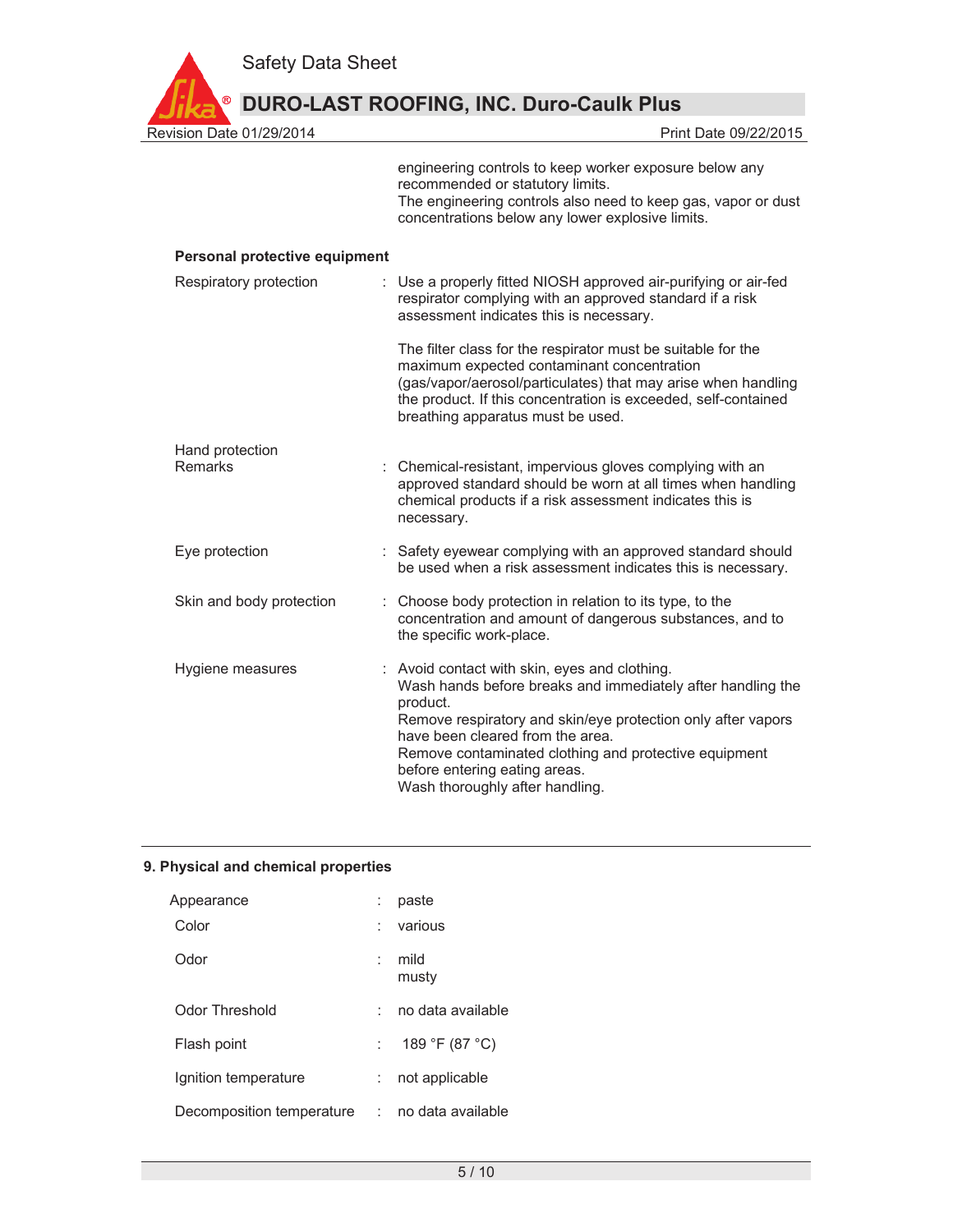

**DURO-LAST ROOFING, INC. Duro-Caulk Plus**

| Lower explosion limit (Vol%) :                |                      | no data available                   |
|-----------------------------------------------|----------------------|-------------------------------------|
| Upper explosion limit (Vol%)                  | $\mathbf{r}$         | no data available                   |
| Flammability (solid, gas)                     | t                    | no data available                   |
| Oxidizing properties                          |                      | no data available                   |
| Autoignition temperature                      | t                    | no data available                   |
| рH                                            |                      | Note: not applicable                |
| Melting point/range /<br>Freezing point       | t                    | no data available                   |
| Boiling point/boiling range                   | ÷.                   | no data available                   |
| Vapor pressure                                | t.                   | no data available                   |
| Density                                       |                      | ca.1.14 g/cm3<br>at 73 °F (23 °C)   |
| Water solubility                              |                      | Note: insoluble                     |
| Partition coefficient: n-<br>octanol/water    | ÷                    | no data available                   |
| Viscosity, dynamic                            |                      | no data available                   |
| Viscosity, kinematic                          | $\ddot{\cdot}$       | $> 20.5$ mm2/s<br>at 104 °F (40 °C) |
| Relative vapor density                        | t.                   | no data available                   |
| Evaporation rate                              | $\ddot{\phantom{a}}$ | no data available                   |
| <b>Burning rate</b>                           | $\ddot{\phantom{a}}$ | no data available                   |
| Volatile organic compounds :<br>(VOC) content |                      | 26 g/l                              |

# **10. Stability and reactivity**

| Reactivity                            | : No dangerous reaction known under conditions of normal use. |
|---------------------------------------|---------------------------------------------------------------|
| Chemical stability                    | : The product is chemically stable.                           |
| Possibility of hazardous<br>reactions | : Stable under recommended storage conditions.                |
| Conditions to avoid                   | : Extremes of temperature and direct sunlight.                |
| Incompatible materials                | $:$ no data available                                         |

# **11. Toxicological information**

## **Acute toxicity**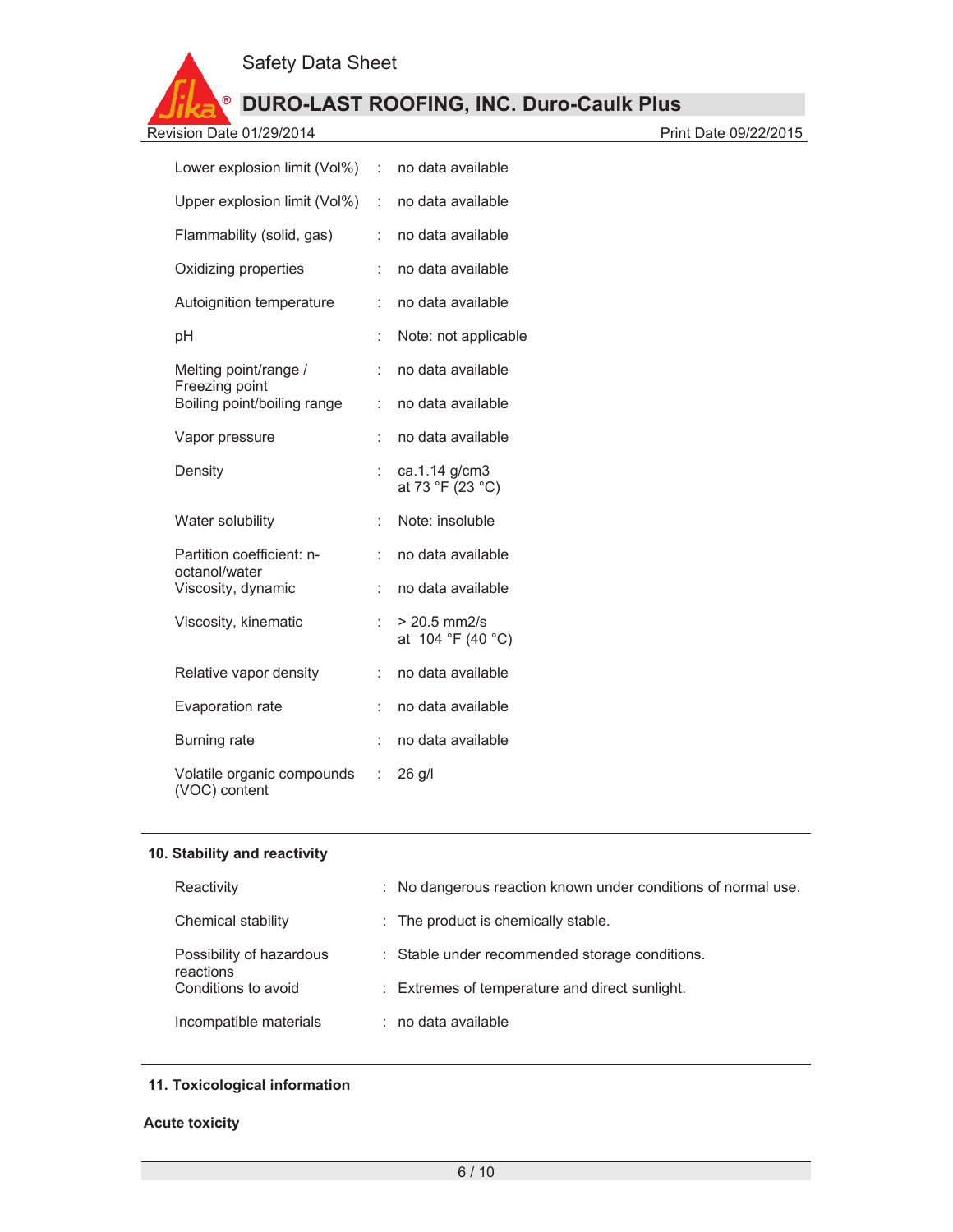

**DURO-LAST ROOFING, INC. Duro-Caulk Plus**

# **Product**

| Acute oral toxicity       | : no data available |
|---------------------------|---------------------|
| Acute inhalation toxicity | : no data available |
| Acute dermal toxicity     | : no data available |

# **Ingredients:**

# **N-(2-aminoethyl)-N'-[3-(trimethoxysilyl)propyl]ethylenediamine :**  Acute oral toxicity : LD50 Oral rat: 7,758 mg/kg

| Acute dermal toxicity |  | : LD50 Dermal rat: 16,640 mg/kg |  |
|-----------------------|--|---------------------------------|--|
|-----------------------|--|---------------------------------|--|

# **Carbon black :**

| 9418911819911.      |                                |  |  |
|---------------------|--------------------------------|--|--|
| Acute oral toxicity | : LD50 Oral rat: > 8,000 mg/kg |  |  |

## **Skin corrosion/irritation**

## **Product**

Causes skin irritation.

#### **Serious eye damage/eye irritation**

#### **Product**

Causes serious eye irritation.

# **Respiratory or skin sensitization**

# **Product**

May cause an allergic skin reaction.

# **Germ cell mutagenicity**

# **Product**

| Mutagenicity | no data available |
|--------------|-------------------|
|              |                   |

# **Carcinogenicity**

# **Product**

| Carcinogenicity | : Suspected of causing cancer. |
|-----------------|--------------------------------|
|                 |                                |

**IARC** Group 2B: Possibly carcinogenic to humans

Carbon black 1333-86-4<br>
not applicable the contract of the number of the contract of the contract of the contract of the Carbon black<br>
not applicable the contract of the contract of the contract of the contract of the cont not applicable

# **Reproductive Toxicity/Fertility**

# **Product**

Reproductive toxicity : no data available

# **Reproductive Toxicity/Development/Teratogenicity**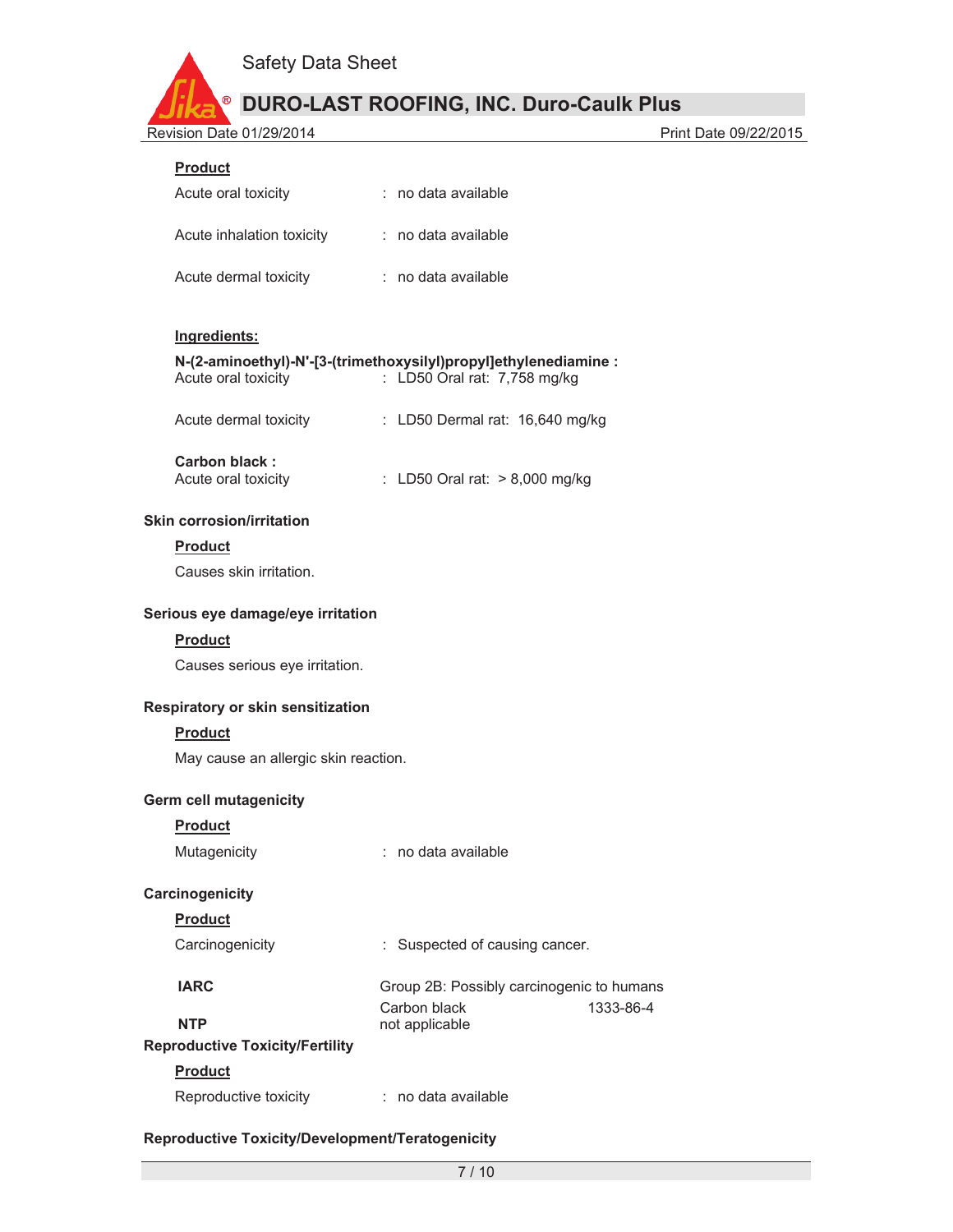

**DURO-LAST ROOFING, INC. Duro-Caulk Plus**

# **Product**

Teratogenicity : no data available

## **STOT-single exposure**

# **Product**

Assessment: no data available

## **STOT-repeated exposure**

Once sensitized, a severe allergic reaction may occur when subsequently exposed to very low levels.

# **Product**

Assessment: no data available

## **Aspiration toxicity**

## **Product**

no data available

## **12. Ecological information**

| Other information |           | Do not empty into drains; dispose of this material and its<br>container in a safe way.<br>Avoid dispersal of spilled material and runoff and contact<br>with soil, waterways, drains and sewers. |
|-------------------|-----------|--------------------------------------------------------------------------------------------------------------------------------------------------------------------------------------------------|
| Component:        |           |                                                                                                                                                                                                  |
| Carbon black      | 1333-86-4 | Toxicity to fish:<br>LC50<br>Species: Brachydanio rerio<br>Dose: $> 1,000$ mg/l<br>Exposure time: 96 h                                                                                           |

## **13. Disposal considerations**

| <b>Disposal methods</b> |                                                                                                                                                                                                                               |
|-------------------------|-------------------------------------------------------------------------------------------------------------------------------------------------------------------------------------------------------------------------------|
| Waste from residues     | : Disposal of this product, solutions and any by-products should<br>at all times comply with the requirements of environmental<br>protection and waste disposal legislation and any regional<br>local authority requirements. |
| Contaminated packaging  | : Empty containers should be taken to an approved waste<br>handling site for recycling or disposal.                                                                                                                           |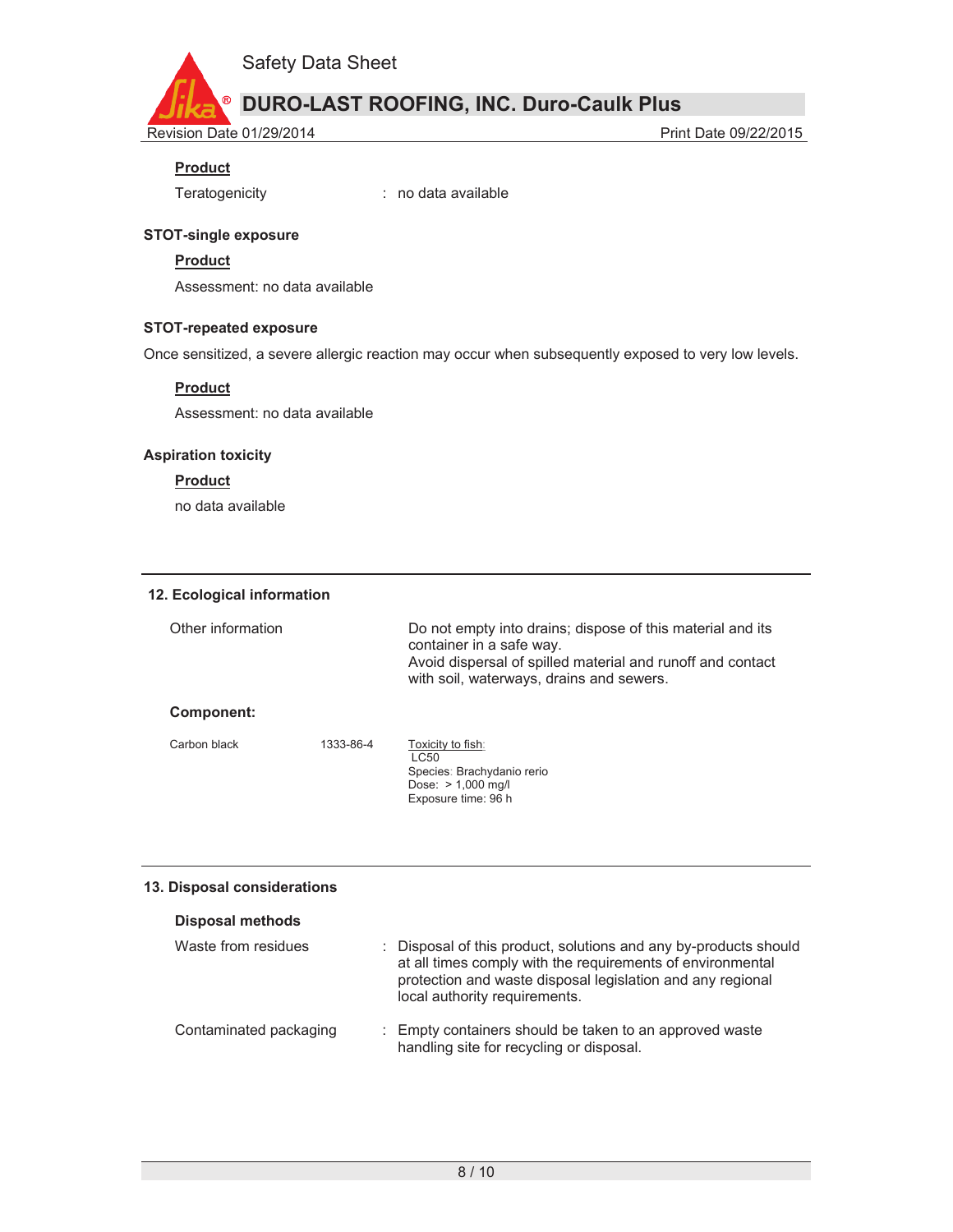

#### **14. Transport information**

**DOT** Not dangerous goods **IATA**  Not dangerous goods **IMDG**  Not dangerous goods

#### **Special precautions for user** no data available

**Transport in bulk according to Annex II of MARPOL 73/78 and the IBC Code**  not applicable

#### **15. Regulatory information**

**TSCA list** : All chemical substances in this product are either listed on the TSCA Inventory or are in compliance with a TSCA Inventory exemption.

#### **EPCRA - Emergency Planning and Community Right-to-Know**

#### **CERCLA Reportable Quantity**

This material does not contain any components with a CERCLA RQ.

#### **SARA304 Reportable Quantity**

This material does not contain any components with a section 304 EHS RQ.

| SARA 311/312 Hazards                       | : Acute Health Hazard<br>Chronic Health Hazard<br>Fire Hazard                                                                                                                                          |
|--------------------------------------------|--------------------------------------------------------------------------------------------------------------------------------------------------------------------------------------------------------|
| <b>SARA 302</b>                            | : SARA 302: No chemicals in this material are subject to the<br>reporting requirements of SARA Title III, Section 302.                                                                                 |
| <b>SARA 313</b>                            | : SARA 313: This material does not contain any chemical<br>components with known CAS numbers that exceed the<br>threshold (De Minimis) reporting levels established by SARA<br>Title III, Section 313. |
| <b>Clean Air Act</b>                       |                                                                                                                                                                                                        |
| <b>Ozone-Depletion</b><br><b>Potential</b> | This product neither contains, nor was manufactured with a<br>Class I or Class II ODS as defined by the U.S. Clean Air Act<br>Section 602 (40 CFR 82, Subpt. A, App.A + B).                            |

This product does not contain any hazardous air pollutants (HAP), as defined by the U.S. Clean Air Act Section 12 (40 CFR 61).